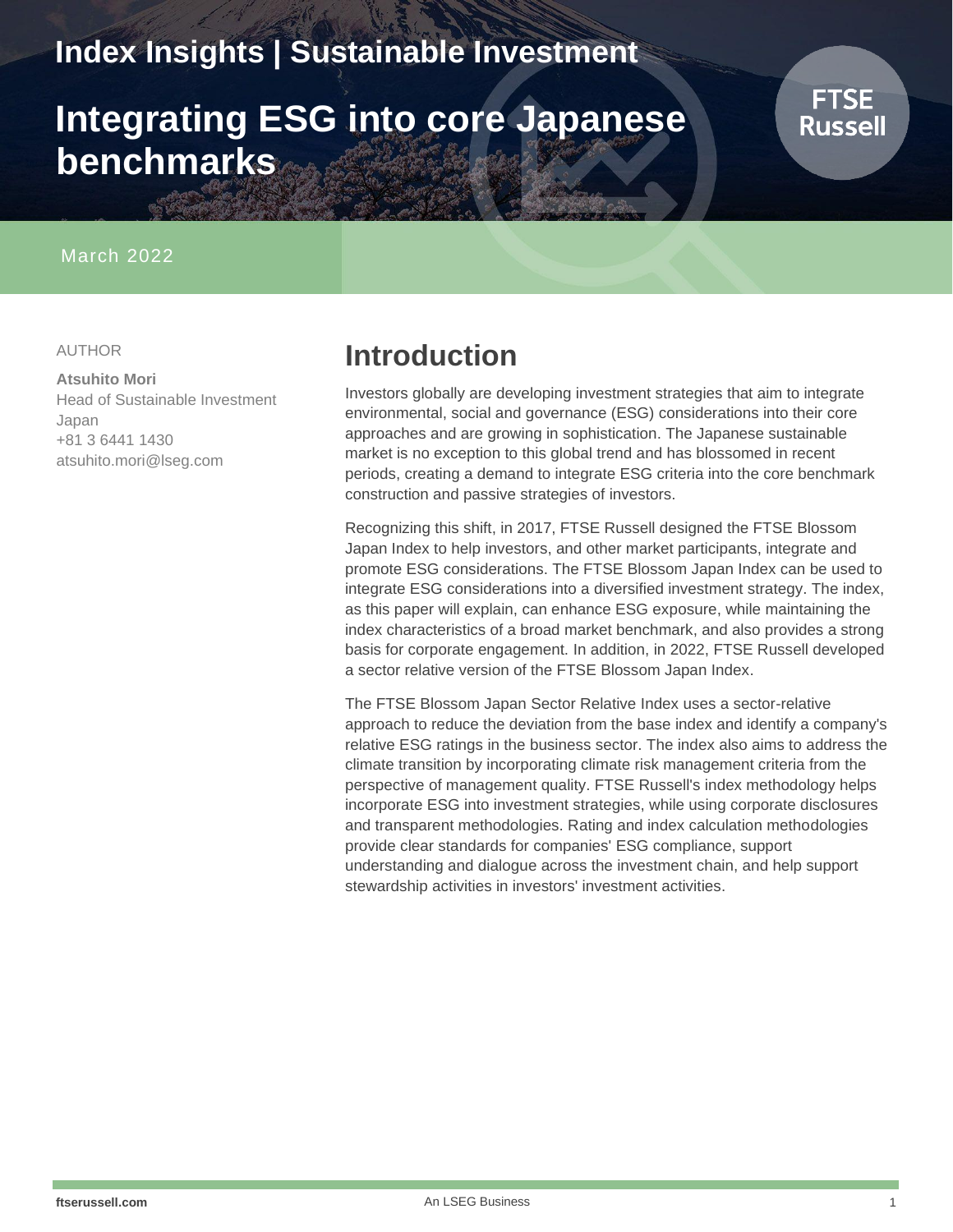### **Integrating ESG into Japanese stewardship responsibilities**

The introduction of the 2014 Japanese Stewardship Code was an important milestone for institutional investors interested in exercising their fiduciary duty as responsible owners of companies. The Code was revised in 2020 and underscores the importance of stewardship in encouraging the disclosure of environmental, social, and governance (ESG) information, and enhancing sustainable corporate growth and value over the long term. Since the signing of the Principles for Responsible Investment (PRI) by the Government Pension Investment Fund (GPIF) in Japan in September 2015, the number of Japanese signatories of asset owners and asset managers has continued to increase, exceeding 100 as of December 2021.

Japan has also further consolidated its commitment at a policy level to address climate change. In response to rapidly advancing global warming, the Paris Agreement was adopted at the UN Convention on Climate Change (COP21) in 2015. It aimed to substantially reduce global greenhouse gas emissions in an effort to limit the global temperature increase in this century to 2 degrees Celsius above the pre-industrial levels, while pursuing means to limit the increase to 1.5 degrees. In October 2020, Japan joined other countries worldwide and declared that it will aim to achieve a carbon neutrality by eliminating its total greenhouse gas emissions by 2050.

In June 2017, the Task Force on Climate-Related Financial Disclosures (TCFD) released its final report, which has become the standard for companies to disclose their climate risk, recommend disclosure of governance, strategy, manage risk and provide metrics and goals. More recently, the Japan Exchange Group (JPX) confirmed that from April 2022, all companies in the Tokyo 'Prime' markets will need to report their recommendations in alignment with TCFD. In Japan's revised Corporate Governance Code, which was released by JPX in June 2021, the amendment addresses "enhancing the quality and quantity of climate change disclosures based on the TCFD or equivalent international framework" and "enhancing the quality and quantity of climate change disclosures in prime market listed companies." Also, Japanese companies are widely required to disclose sustainability and climate change, such as clearly stating that they will formulate a basic policy on sustainability and disclose their own initiatives.

# **FTSE Blossom Japan Index**

Recognizing this shift, FTSE Russell designed the FTSE Blossom Japan Index to help investors, and other market participants, integrate and promote ESG considerations. The name "Blossom" refers to the cherry blossom tree, which is one of Japan's most recognized national symbols. It also refers to the blooming nature of stewardship and the integration of ESG in Japan. The FTSE Blossom Japan Index can be used to integrate ESG considerations into a diversified investment strategy. The index, as this paper will explain, can enhance ESG exposure, while maintaining the index characteristics of a broad market benchmark, and also provides a strong basis for corporate engagement.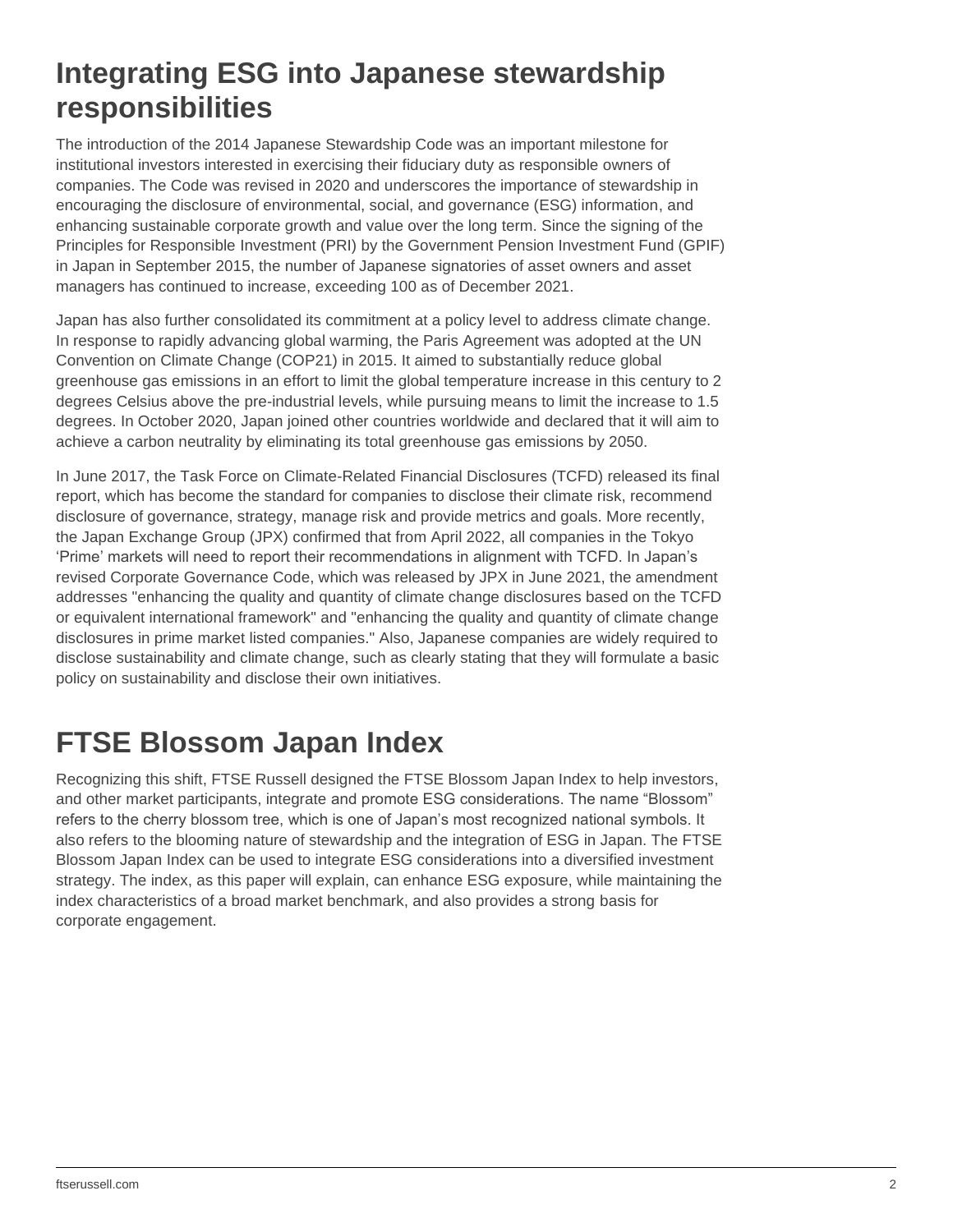#### ftserussell.com 3

### **Index features**

- **Facilitates ESG integration into the Japanese market** supports improved ESG outcomes and drives better corporate sustainability performance and practices, using FTSE ESG ratings
- **Applies ICB industry-neutral weighting approach** minimizes industry bias by applying industry neutrality to match industry weights of the index with those of the underlying FTSE Japan All Cap Index
- **Company engagement for transparency and disclosure** increases transparency and disclosure in the capital markets to improve company engagement and investment stewardship practices
- **Selected by GPIF as a core ESG benchmark** in collaboration with GPIF, promotes stewardship and high standards of corporate ESG performance and disclosures since 2017

### **FTSE Blossom Japan Sector Relative Index**

Due to the growing importance of ESG and the need for companies to disclose information, FTSE Russell has supported investors and other market participants in integrating ESG into their investment activities for over 20 years. Since 2017, the FTSE Blossom Japan Index has been used to assist in the integration of ESG considerations into a diversified investment strategy. In addition, FTSE Russell has developed a sector relative version of the FTSE Blossom Japan Index, the Japan Sector Relative Index (referred to as SR), in 2022. This index, which selects companies with a higher ESG rating within each sector, provides a narrower classification than traditional industries.

### **Index features**

- **Facilitates ESG integration into the Japanese market** supports improved ESG outcomes and drives better corporate sustainability performance and practices with using FTSE ESG ratings
- **Applies ICB sector-relative selection methodology** minimizes sector bias through sector-neutral weighting to give a closer reflection of the Japanese equities market, and reduce tracking error
- **Company engagement for transparency and disclosure** increases transparency and disclosure in the capital markets to improve company engagement and investment stewardship practices
- **Supports the climate transition to a low carbon economy** excludes high carbon intensity companies, while considering companies' climate governance for the transition to a low-carbon economy; also supports climate change efforts via the Transition Pathway Initiative with a Management Quality Score



### **FTSE Blossom** Japan Index



**FTSE Blossom Japan Sector Relative Index**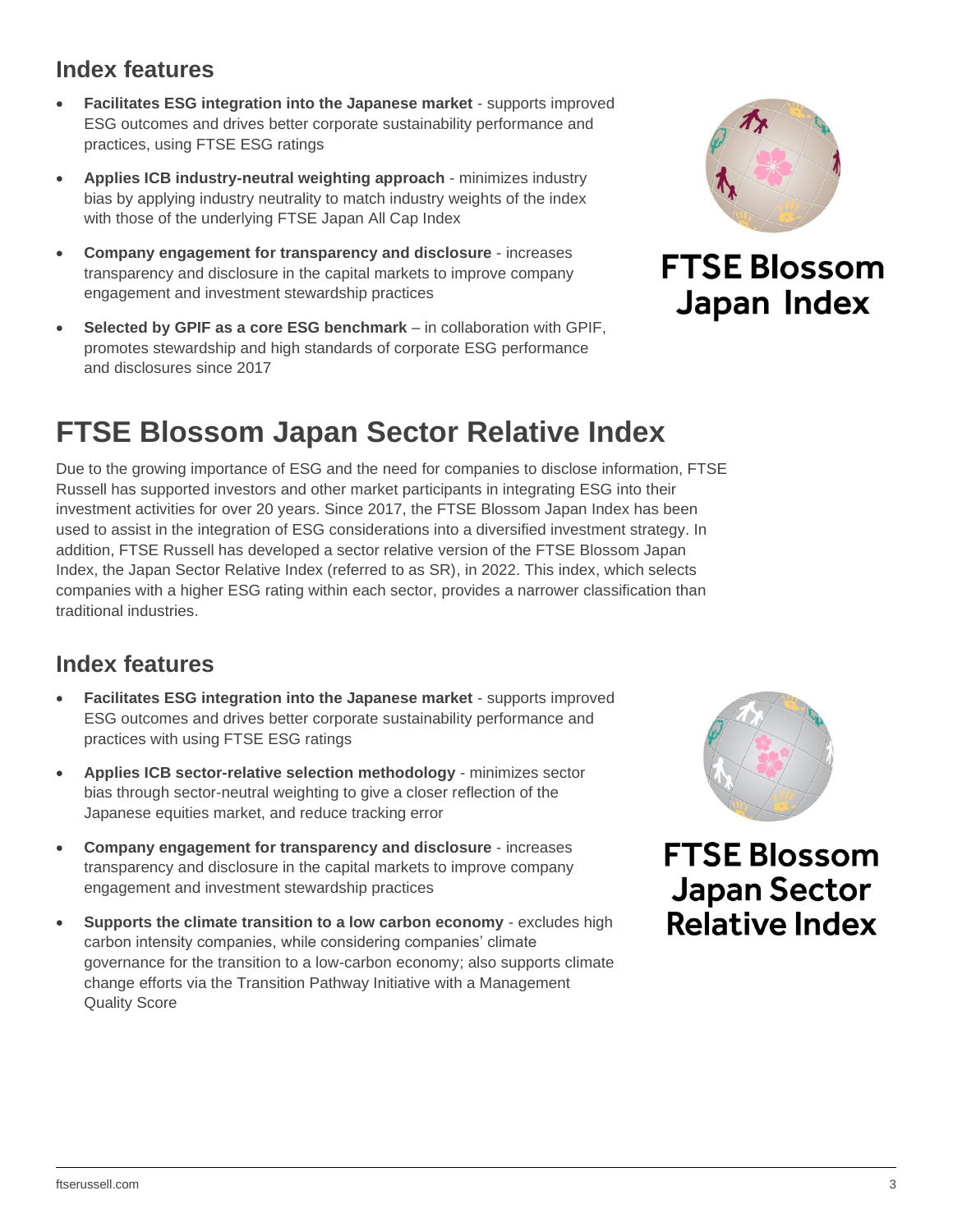# **FTSE Blossom Japan Index Series methodology**

### **ESG methodology**

The FTSE Blossom Japan indexes utilize the globally established ESG Ratings methodology. Leveraging transparent methods established through more than 20 years of ESG experience, the index conducts positive screening using a methodology based on FTSE Russell's ESG Ratings, which measures a company's ESG exposure and management of ESG-related risks.

The criteria used to assign an ESG rating to a company are based on publicly available information—this model is designed under the supervision of FTSE Russell's independent ESG Advisory Committee. The Committee consists of experts from the investment community, NGOs, unions and academic societies. A company's ESG rating is reviewed annually. To calculate an ESG rating, each company is evaluated across 14 different themes using a model with over 300 specific indicators. On average, each company is assessed against 125 of these indicators. Each company is evaluated according to individual indicators selected by the supplier, business description, country of activity, etc. FTSE Russell also conducts engagement activities with companies on their ESG status, with opportunities for review before deciding on a final evaluation.

The following diagram summarizes the ESG ratings and data model.



### **Exhibit 1: FTSE Russell's ESG Ratings structure**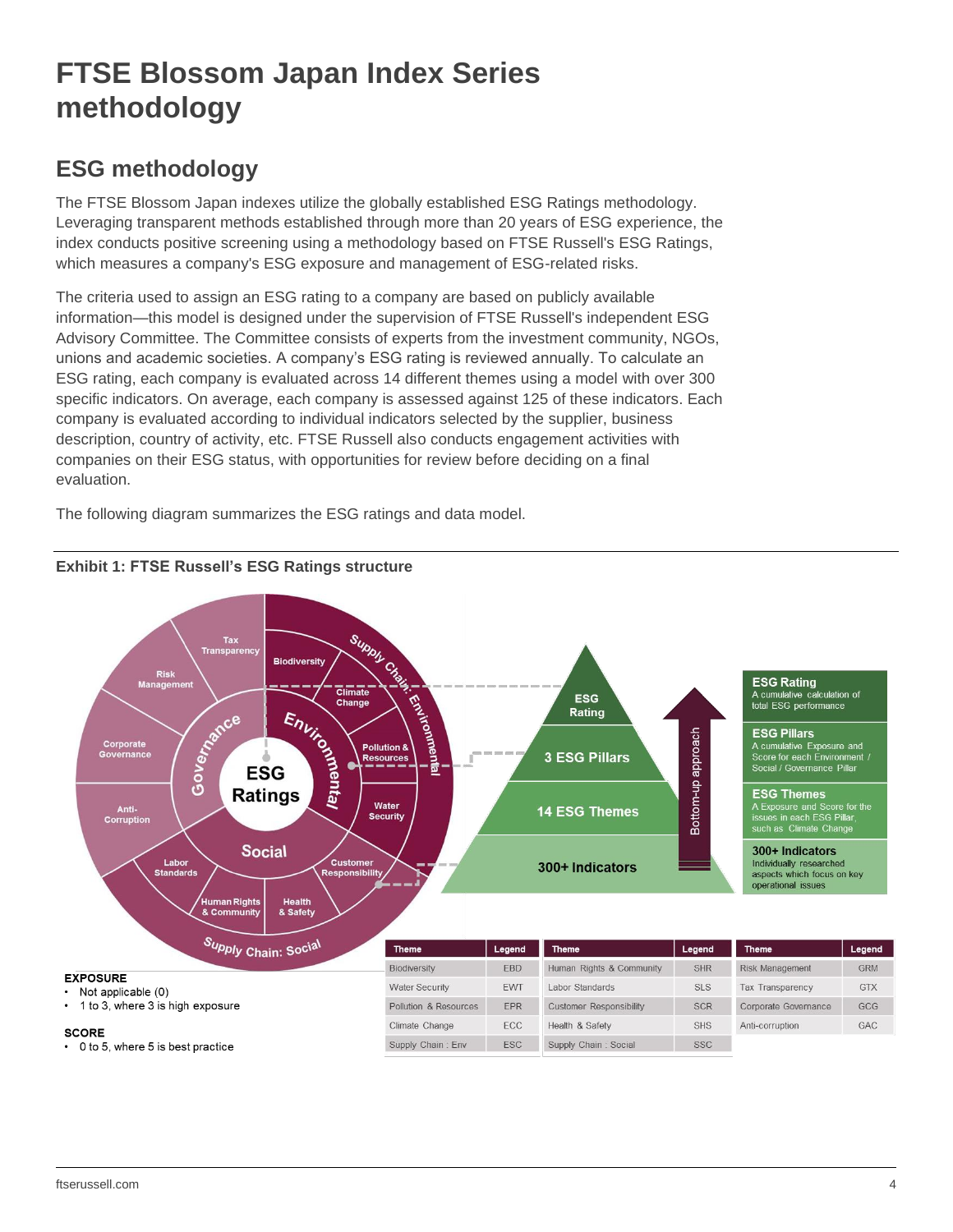Upon an evaluation of the relevant indicators, each company receives both a measure for exposure and a score for each of the themes. The exposure (0 to 3, where 3 is the highest) is a measure of the relevance of each ESG theme to the company, whereas the score (0 to 5, where 5 is the highest) reflects the quality of the company's management of the issues related to each ESG theme. The exposure is determined by factors based on their relevant impacts to specific ESG issues such as business activities and geographical footprint. For example, a chemical company would have a higher exposure to the "Pollution and Resource" theme than a software company, and would therefore be assessed on more indicators for that theme. The chemical company would also be "graded" on a tougher curve, which means a higher percentage of indicators would be required to get an equivalent score for that particular theme. As a result, the ESG Ratings reflect a companyspecific measure of ESG performance based on the relevance of the 14 themes in the data model.

### **Index methodology – FTSE Blossom Japan Index**

The FTSE Blossom Japan Index methodology takes as its starting universe the FTSE Japan All Cap Index, which is comprised of large-, mid- and small-cap Japanese companies that are constituents of the FTSE Global All Cap Index. Each company in the underlying universe is assigned an ESG Rating ranging from 0 to 5, with 5 being the highest rating.

For the existing FTSE Blossom Japan Index, if a company has an ESG Rating above the inclusion threshold, currently 3.3, it is eligible for inclusion in the index. In other words, it is possible to target the higher ESG performing Japanese companies within the index. Any company at risk of exclusion has a one-year grace period if its ESG Rating is below the exclusion threshold, which is currently 2.9 or if it has one or more ESG themes assessed as high exposure with a corresponding score of 0.



\*Constituents of the FTSE Blossom Japan Index with overall ESG Rating falling below 2.9 or the new minimum score requirements for the Climate Change theme, or having one or more ESG Themes assessed as high Exposure with a corresponding score of 0 are at risk of deletion from the FTSE Blossom Japan Index. Existing constituents whose ESG score falls below 2.9 can remain in the index for a period of one year to provide an opportunity for the score to increase to meet eligibility requirements.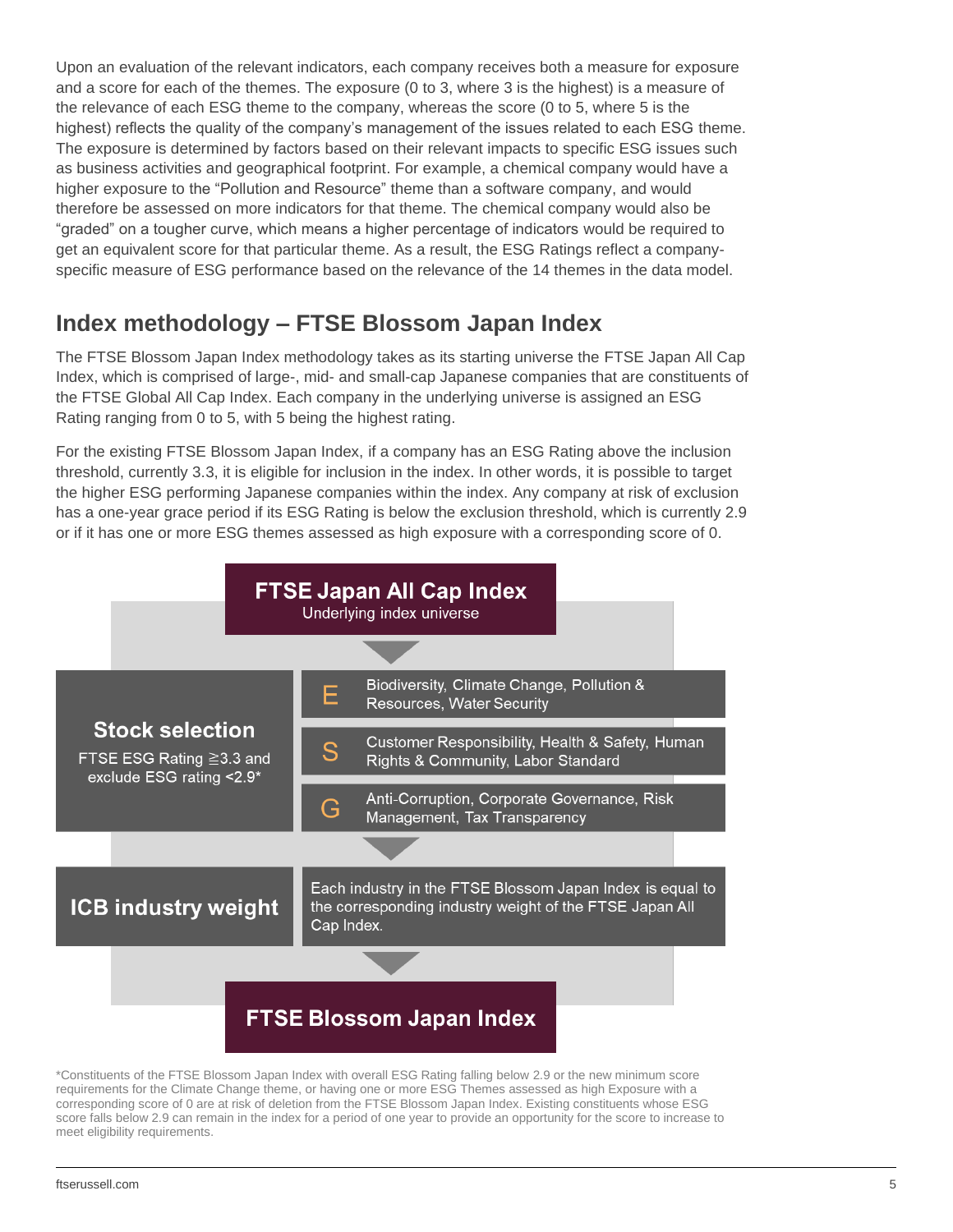### **Index methodology – FTSE Blossom Japan Sector Relative Index**

In contrast, the FTSE Blossom Japan Sector Relative Index has an absolute ESG Rating of 2.0 or above, with the top 50% stocks in each sector considered eligible. This sector classification is more granular than the industry classification employed by the FTSE Blossom Japan Index (see the appendix).

After the ESG screening methodology is applied to the base universe, the top 10% greenhouse gas (GHG) emitters in the base universe with the TPI Management Quality Score of 2.0 or less are excluded, and the weight of each score is determined so that it becomes 'neutral'. At the same time, the upper limit of the incorporation of individual stocks is also taken into account. Sector neutralization of the FTSE Blossom Japan Sector Relative Index is based on the FTSE Japan All Cap and designed to match the weights of sectors in the underlying index.

Therefore, the methodology of the FTSE Blossom Japan Sector Relative Index allows broad access to the underlying Japanese stock market with a sector-neutral weighting application. It has characteristics similar to the FTSE Japan All Cap Index and enhances ESG exposure in the index through ESG standards and climate transition management.



\*The top 45% or more stocks are added to the index, and in the case of exclusion, the bottom 45% (out of the top 55%). In addition, the review of the incorporated stocks is carried out twice a year in June and December.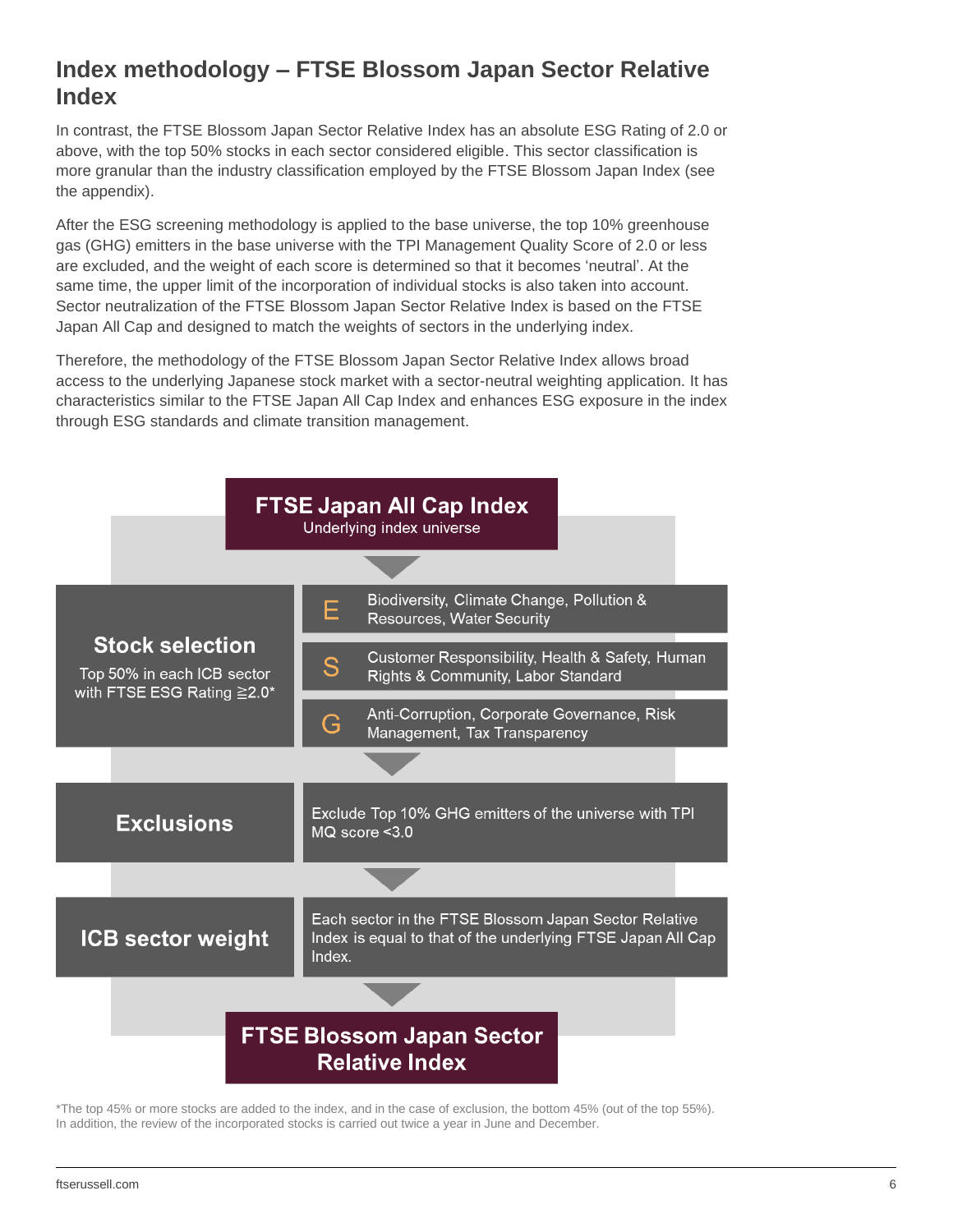# **Performance analysis**

The Sector Relative Index is built to be closely aligned with the wider market. As shown in Exhibit 2 and Table 1, both the FTSE Blossom Japan Index and FTSE Blossom Japan Sector Relative Index have marginally outperformed the returns of the FTSE Japan All Cap Index and achieved this outperformance amid a slight rise in volatility, since 2016 and over the last three years.

The FTSE Blossom Japan Sector Relative Index performs similarly to the market by minimizing the deviation from the underlying benchmark sector exposure, while increasing the percentage of companies with high ESG scores within the sector, and reducing the percentage of those with low ESG scores.





Source: FTSE Russell. Data based on monthly returns from February 2017 – February 2022. Past performance is no guarantee of future results. Please see end for important legal disclosures.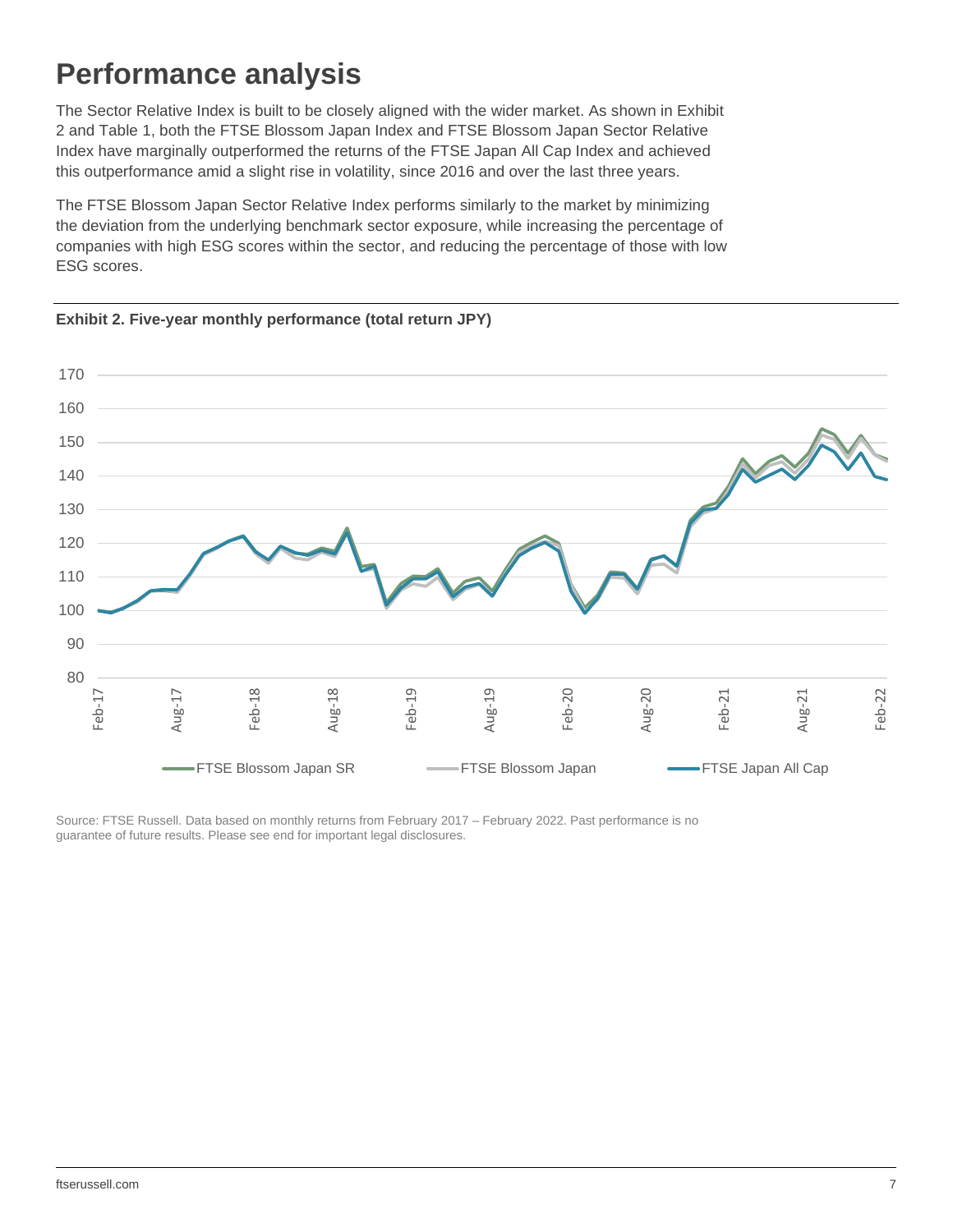#### **Table 1: Annualized performance and volatility (total return JPY)**

Year-on-year performance – total return (JPY)

|                                          | Year-on-year return (%) |             |      |         |      |
|------------------------------------------|-------------------------|-------------|------|---------|------|
| <b>Index</b>                             | 2021                    | <b>2020</b> | 2019 | 2018    | 2017 |
| FTSE Blossom Japan Index                 | 17.2                    | 7.0         | 19.8 | $-16.7$ | 22.1 |
| FTSE Blossom Japan Sector Relative Index | 16.3                    | 7.0         | 19.4 | $-15.2$ | 21.5 |
| FTSE Japan All Cap Index                 | 13.1                    | 8.0         | 18.4 | $-15.8$ | 22.0 |

Annualized performance and volatility – total return (JPY)

|                                             | Annualized return (%) |      |     |                            | Volatility (%pa) |        |                 |
|---------------------------------------------|-----------------------|------|-----|----------------------------|------------------|--------|-----------------|
| <b>Index</b>                                | <b>1Y</b>             | 3Y   | 5Y  | <b>Since</b><br>22/09/2014 | 1Y               | $3Y^*$ | $5Y^{\ast\ast}$ |
| FTSE Blossom Japan Index                    | 6.4                   | 10.2 | 7.6 | 8.2                        | 17.0             | 18.2   | 15.2            |
| FTSE Blossom Japan<br>Sector Relative Index | 6.0                   | 9.6  | 7.7 | 7.7                        | 16.5             | 18.0   | 14.9            |
| FTSE Japan All Cap Index                    | 3.4                   | 8.3  | 6.8 | 7.5                        | 15.9             | 17.6   | 14.8            |

\* Based on weekly data \*\* Based on monthly data

Source: FTSE Russell. Data based on February 2022. Past performance is no guarantee of future results. Please see end for important legal disclosures.

# **TPI Management Quality Score**

The FTSE Blossom Japan Sector Relative Index also incorporates a management quality score as analyzed by TPI to assess each companies' climate transition risk management. The TPI is a global initiative led by asset owners, and supported by asset managers, founded as a joint initiative between the UK's Church of England National Investing Bodies (Church of England Pensions Board, the Church Commissioners and CBF Funds) and the Environment Agency Pension Fund. Launched in 2017, TPI uses publicly disclosed company information sourced and provided by TPI's data partner, FTSE Russell, and has rapidly become the "go-to" corporate climate action benchmark, with 120 investors having expressed their support for the TPI, totaling \$40 trillion in assets under management (as of February 2022).

Corporate management quality (MQ) is a set of indicators covering issues such as corporate policies and emissions reporting and verification of climate change risks and transitions, target settings (short- and long-term), strategic risk assessments, and executive compensation. Based on their performance against these indicators, companies are classified into one of five levels in line with their business description and taking into account their GHG emissions, etc.

- Level 0 Unaware of (or not Acknowledging) Climate Change as a Business Issue
- Level 1 Acknowledging Climate Change as a Business Issue
- Level 2 Building Capacity
- Level 3 Integrated into Operational Decision-making
- Level 4 Strategic Assessment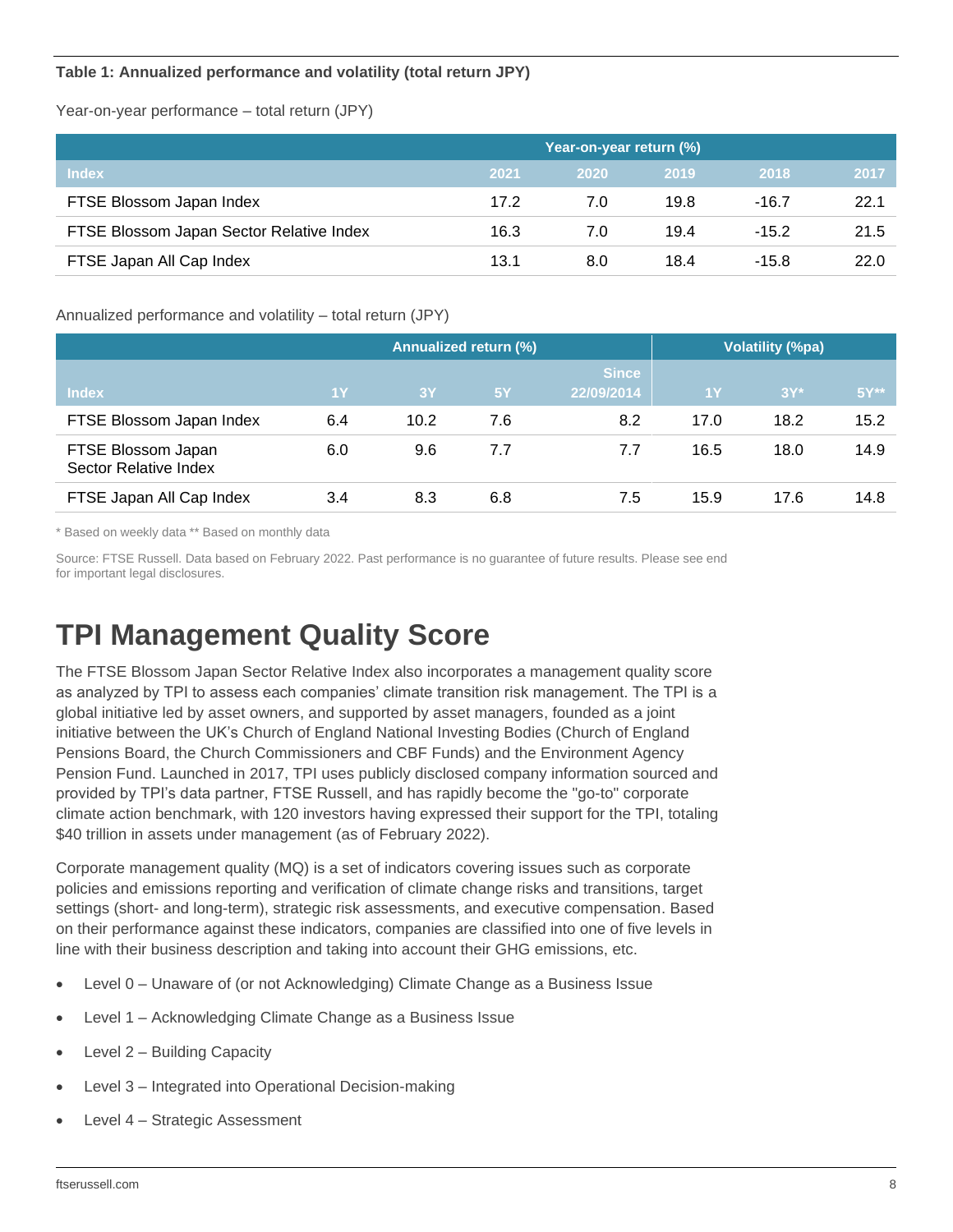This assessment methodology complies with the Task Force on Climate-related Financial Disclosures (TCFD), and is not only relevant to companies' GHG emissions, but also evaluates companies, whose physical and transition risks are appropriately managed in response to their transition to a low-carbon economy. The FTSE Blossom Japan Sector Relative Index excludes the top 10% of GHG emitters in the base universe, but if the company's TPI Management Quality Score is 3 or above, then the company becomes eligible for inclusion.

# **ESG practices in Japan**

In December 2021, Japan was the fourth lowest developed market for ESG practices, and had the lowest average ESG score within the G7 compared to large- and medium-sized stocks in developed economies, as represented by the FTSE Developed Index. Exhibit 3 represents the Japanese market's average ESG Scores by theme and shows that the scores have been historically lower than that of the developed markets ex-Japan in 11 of the 14 themes. In particular, the Customer Responsibility and Anti-Corruption themes show the greatest differences.



**Exhibit 3. ESG Theme Score: FTSE Japan vs FTSE Developed ex-Japan**

FTSE Japan FTSE Developed ex Japan

Source: FTSE Russell. Data as of 31 December 2021. Please see the end for important legal information.

Although the average score of the ESG rating as demonstrated by the FTSE Japan Index is still lower than that of developed countries, there is an improvement in the average of ESG ratings of Japanese companies belonging to the FTSE Japan Index over time. Since 2017, when FTSE Russell started calculating the FTSE Blossom Japan Index, the number of companies scoring above 3.0 has increased significantly (the end of September for each fiscal year in Exhibit 4).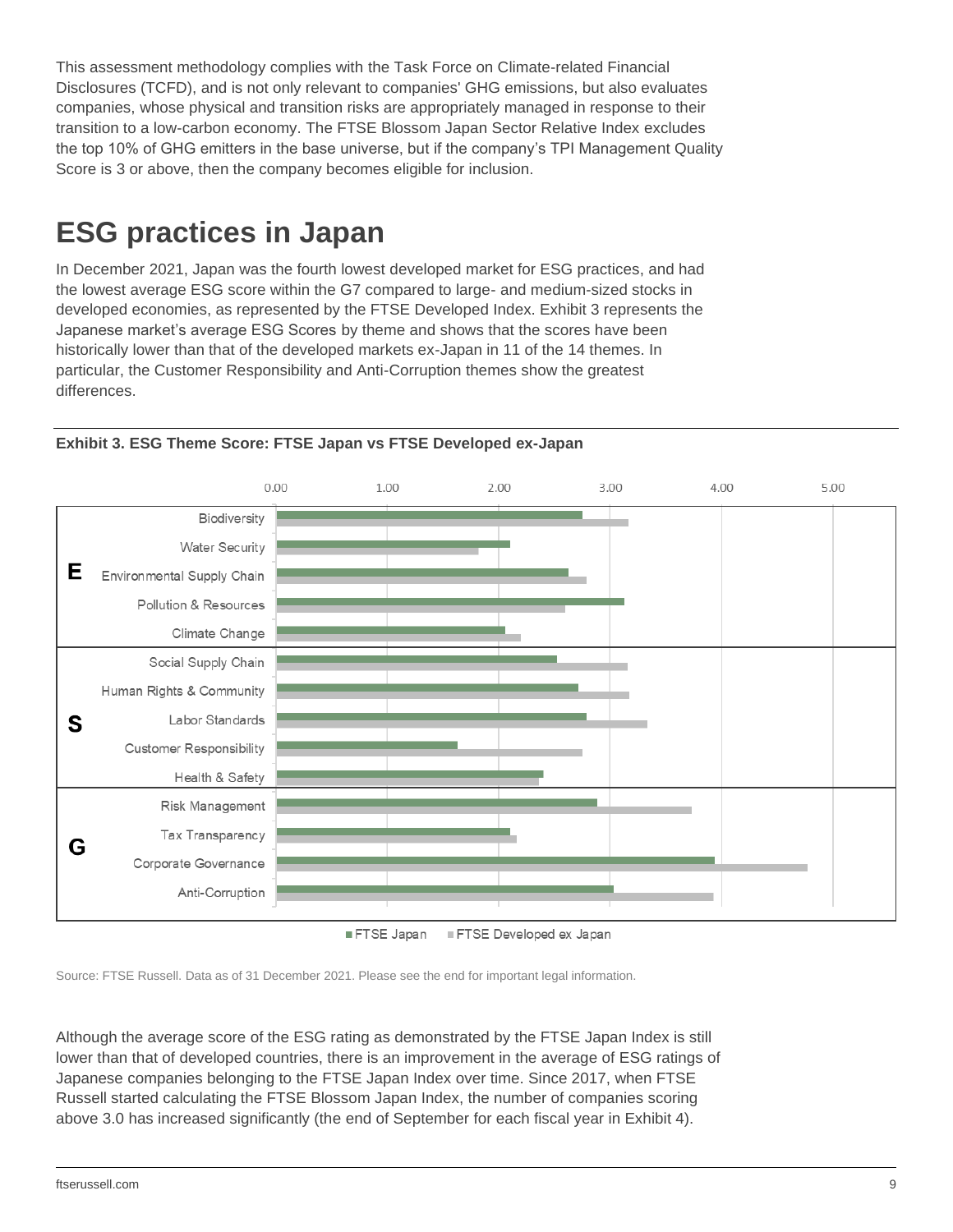

**Exhibit 4: Historical distribution trend on ESG Ratings by constituents of the FTSE Japan Index (2017-2021)**

Source: FTSE Russell. Data as of 31 December 2021. Please see the end for important legal information.

### **Conclusions**

With strong global sustainable investment asset growth, investors are increasingly taking steps to integrate ESG into core investment benchmarks and therefore are looking for those that incorporate ESG philosophy and reflect a wide range of market exposures.

As this paper shows, the FTSE Blossom Japan Sector Relative Index uses a sector-relative approach to reduce the deviation from the base index and identify a company's relative ESG ratings in the business sector. The index also aims to address the climate transition by incorporating climate risk management criteria from the perspective of management quality.

The FTSE Blossom Japan Sector Relative Index, along with the existing FTSE Blossom Japan Index, maintains similar index characteristics to a broad market benchmark, while increasing an investor's exposure to an improved ESG profile. FTSE Russell's index methodology helps incorporate ESG into investment strategies, while using corporate disclosures and transparent methodologies. Rating and index calculation methodologies provide clear standards for companies' ESG compliance, support understanding and dialogue across the investment chain, and help support stewardship activities in investors' investment activities.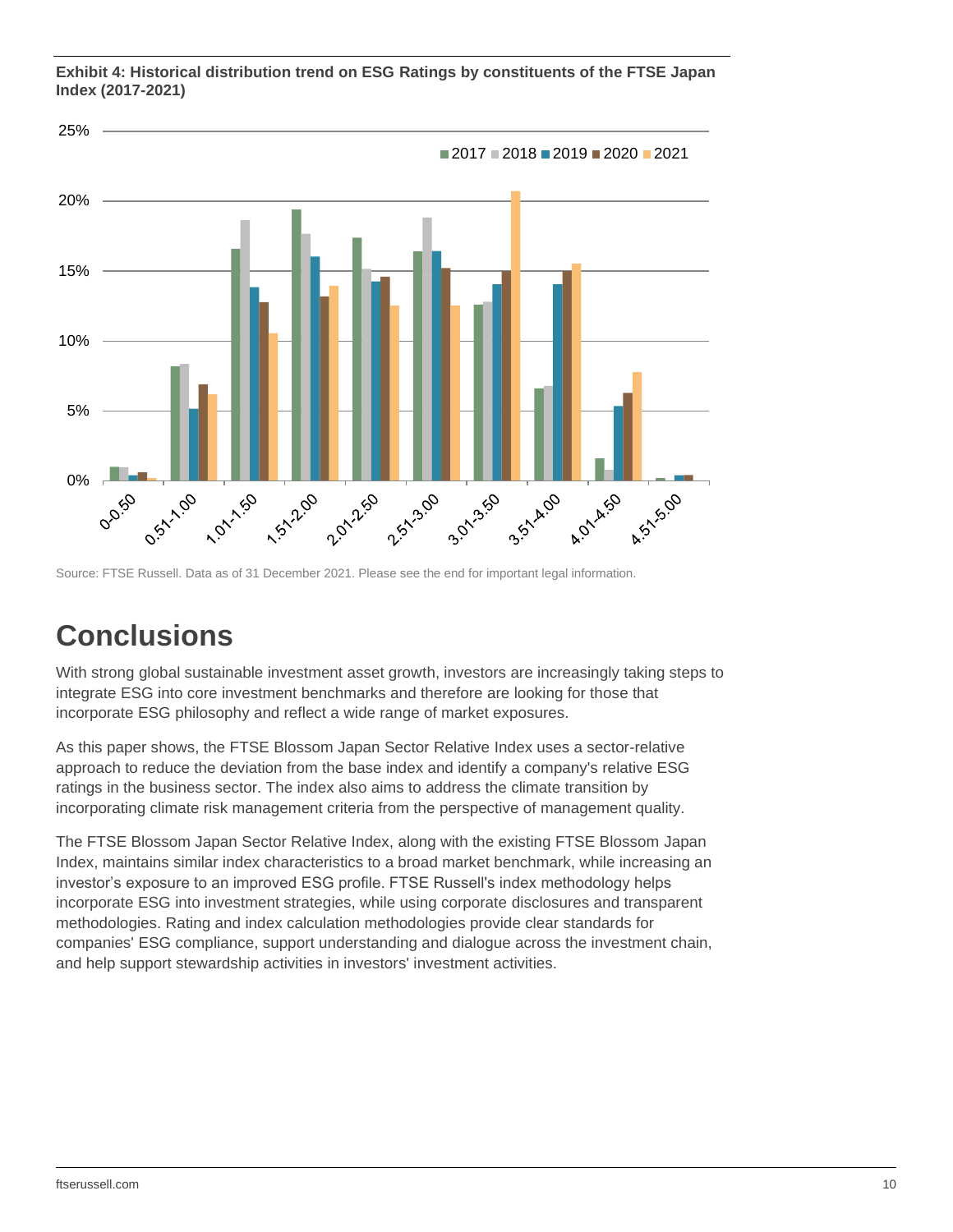# **Appendix**

### **Breakdown of FTSE ICB Industry and Sector**

| <b>Industry</b>               | <b>Sector</b>                                                                                                                                                                                            |
|-------------------------------|----------------------------------------------------------------------------------------------------------------------------------------------------------------------------------------------------------|
| Technology                    | Software and Computer Services, Technology Hardware and Equipment                                                                                                                                        |
| Telecommunication             | Telecommunications Equipment, Telecommunications Service Providers                                                                                                                                       |
| <b>Health Care</b>            | Health Care Providers, Medical Equipment and Services, Pharmaceuticals and<br>Biotechnology                                                                                                              |
| Financials                    | Banks, Finance and Credit Services, Investment Banking and Brokerage Services,<br>Closed End Investments, Open End and Miscellaneous Investment Vehicles, Life<br>Insurance, Non-Life Insurance          |
| Real Estate                   | Real Estate Investment and Services Development                                                                                                                                                          |
| <b>Consumer Discretionary</b> | Automobiles and Parts, Consumer Services, Household Goods and Home<br>Construction, Leisure Goods, Personal Goods, Media, Retailers, Travel and Leisure                                                  |
| <b>Consumer Staple</b>        | Beverages, Food Producers, Tobacco, Personal Care, Drug and Grocery Stores                                                                                                                               |
| Industrials                   | Construction and Materials, Aerospace and Defense, Electronic and Electrical<br>Equipment, General Industrials, Industrial Engineering, Industrial Support Services,<br><b>Industrial Transportation</b> |
| <b>Basic Materials</b>        | Industrial Materials, Industrial Metals and Mining, Precious Metals and Mining,<br>Chemicals                                                                                                             |
| Energy                        | Oil, Gas and Coal, Alternative Energy                                                                                                                                                                    |
| <b>Utilities</b>              | Electricity, Gas, Water and Multi-utilities, Waste and Disposal Services                                                                                                                                 |